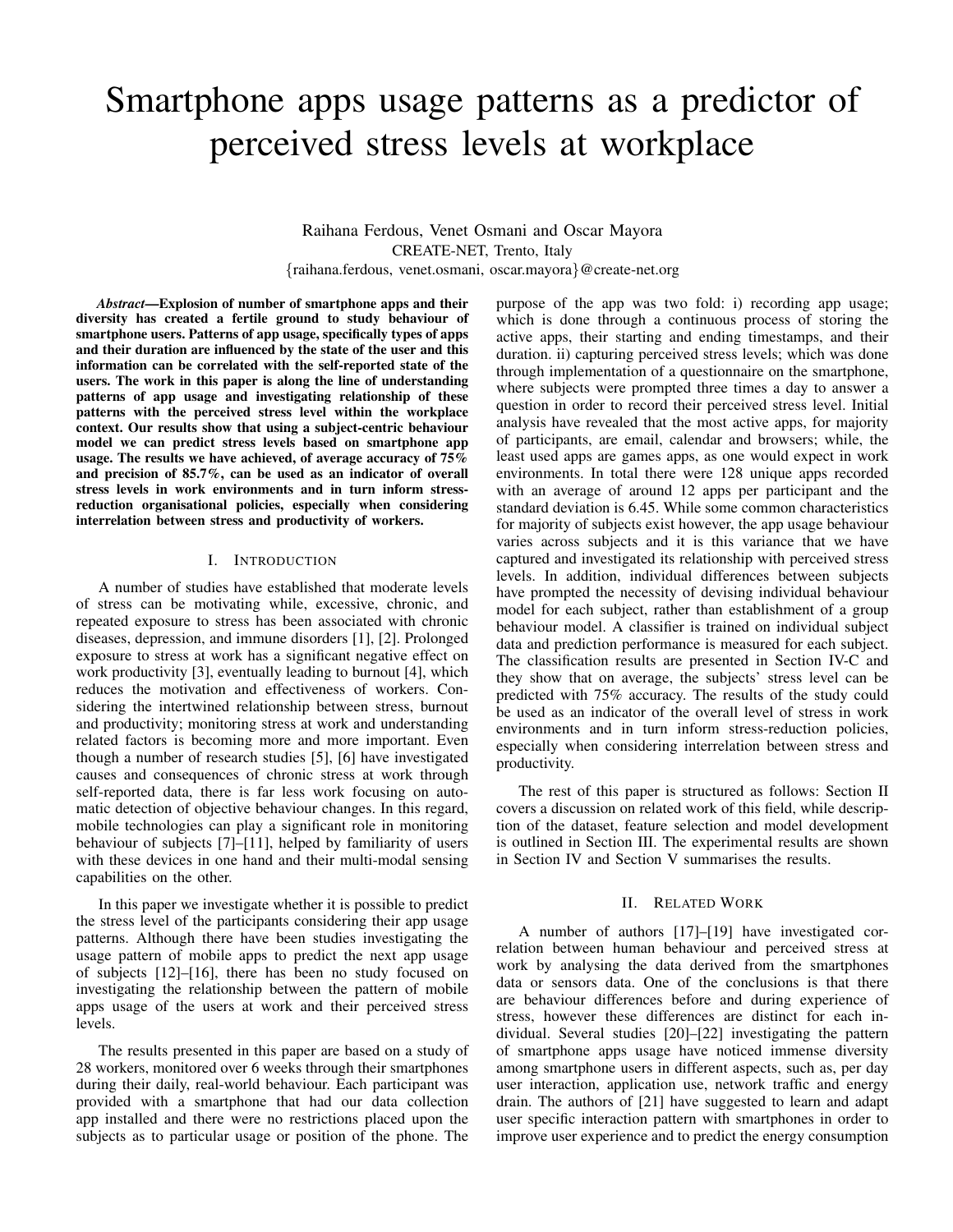more accurately. A number of research papers [14]–[16], [23]– [25] are found performing large scale analysis of the context related to mobile app use. Here, the authors have noticed strong dependencies between app usage and the contextual variables, such as, location, time and social aspects. They have shown that the rich contextual information related to the smartphone apps usage has the power to predict the next app that will be used by the user. Authors of [26] have shown that aggregated features obtained from smartphone usage data (e.g., app usage, phone call records, location information, etc) are indicators of the Big-Five personality traits (i.e., extraversion, agreeableness, conscientiousness, emotional stability and openness to experience). Authors of [27] have reported that the changes in general behaviour of patients due to onset of a bipolar episode can be captured through the differences in their smartphone usage pattern, while a study investigating the stress and strain of student life is reported in [28].

## III. METHODOLOGY

# *A. Collection of Data*

Each of the 28 participants was provided with a smartphone, having our data collection application installed and were monitored over a period of 6 weeks, from November 2013 to December 2013. As our focus is to investigate the participants' behaviour during work, we limit the collection of app usage records only for the duration they spend at work. The timestamped records of start and end times of each active applications used by the participants are captured by our data collection app. In order to identify which applications are used by the participant, we considered those applications that are running within the time period when the screen status is on. In order to understand the subjective stress levels of the participants, a question ("what is your stress level?") was answered on a 5-point scale, where 1 indicates "very slightly or not at all" and 5 indicates "extremely". This questionnaire was implemented on the smartphones of the participants and was asked 3 times during the day, in the morning at the beginning of the work, around noon, and before leaving workplace.

#### *B. Feature Extraction & Prediction of Stress*

*1) Categorisation of Apps:* In order to get a more high level understanding of the applications used by the participants during the observation window, we have divided apps into 5 categories: (i) entertainment, (ii) social networking, (iii) utility, (iv) browser, and (v) game apps. Table I presents a number of examples of apps for each category.

*2) Feature Selection:* In order to characterize the subjectcentric app usage patterns, we have extracted a set of suitable features from the collected app usage records of the participants. Smartphone app usage behaviour is driven by factors such as popularity of apps (e.g., how many categories of apps a user visited and how is his/her attention spread), frequency and duration of app usage (e.g., how often does a user uses any application and how long is the app used), frequency of unique apps used (e.g., if the user keeps using only a few apps regularly or the list of his/her visited apps is large). Considering above criteria, a set of features (shown in Table II) is extracted from the app usage records of each participants that captures their usage pattern per day.

TABLE I. CATEGORISATION OF APPS USED BY THE PARTICIPANTS

| Social networking service apps                                                 | <b>Entertainment applications</b>     |  |  |  |
|--------------------------------------------------------------------------------|---------------------------------------|--|--|--|
| Facebook, Twitter, google+,                                                    | Audio & Video streaming apps,         |  |  |  |
| VoIP apps                                                                      | Online book reading and purchase,     |  |  |  |
| (e.g., LocalPhone, MobileVoIP, etc.),                                          | FM Radio, tv guide,                   |  |  |  |
| Dropbox, Pinterest, Flipboard,                                                 | Music instrument tuner & composition, |  |  |  |
| Whatsapp, gtalk, viber, skype                                                  | Youtube, video player, tv streaming,  |  |  |  |
|                                                                                | News listening and reading apps       |  |  |  |
| <b>Utility applications</b>                                                    | <b>Browser</b> applications           |  |  |  |
| Calendar, map, navigator, clock,                                               | Chrome                                |  |  |  |
| Weather app, note taking app,                                                  | Firefox                               |  |  |  |
| Voice to text, text to voice app,                                              | Email                                 |  |  |  |
| Trip advisor, OR Code Reader,                                                  | google quick searchbox                |  |  |  |
| Calculator, accounting app.                                                    |                                       |  |  |  |
| Scanner, flashlight, voice recorder,                                           |                                       |  |  |  |
| Recipe apps, camera, Online shopping                                           |                                       |  |  |  |
| <b>Game</b> applications                                                       |                                       |  |  |  |
| Card games, puzzles, fun games (e.g., fruitninja, candycrushsaga, angry birds) |                                       |  |  |  |

TABLE II. LIST OF FEATURES EXTRACTED FROM THE APP USAGE RECORDS OF A USER

| Feature           | <b>Description</b>                                                 |
|-------------------|--------------------------------------------------------------------|
| Frequency ent     | Frequency of using apps belong to <i>entertainment</i> category    |
|                   | per day                                                            |
| Time ent          | Time (in second) of using apps belong to entertainment             |
|                   | category per day                                                   |
| Frequency social  | Frequency of using apps belong to <i>social networking service</i> |
|                   | apps category per day                                              |
| Time social       | Time (in second) of using apps belong to <i>social networking</i>  |
|                   | <i>service</i> apps category per day                               |
| Frequency game    | Frequency of using <i>game</i> apps per day                        |
| Time game         | Time (in second) of using <i>game</i> apps per day                 |
| Frequency utility | Frequency of using apps belong to <i>utility</i> category per day  |
| Time utility      | Time (in second) of using apps belong to <i>utility</i> category   |
|                   | per day                                                            |
| Frequency browser | Frequency of using apps belong to <i>browser</i> category per day  |
| Time browser      | Time (in second) of using apps belong to <i>browser</i> category   |
|                   | per day                                                            |
| Number of unique  | Number of unique apps used per day                                 |
| app               |                                                                    |

*3) Prediction of stress level of a user:* User-centric model of app usage is developed by training a SVM classifier with individual app usage behaviour (features extracted from the app usage record) and participants' perceived stress levels as ground truth. The model thus trained with the user-specific app usage information is successfully able to predict the stress level of that user during the testing period. Before training each classifier, a suitable model (i.e., kernel function and the SVM parameters) is selected. Selection of kernel and tuning of the parameters of SVM are performed on the training set through the widely used *cross-validation technique*. This test was performed for three kernel functions: linear, RBF, and polynomial – and for various values of their relevant parameters (for example, SVM parameter *soft margin constant* C to controls the trade-off between maximizing the margin and minimizing the training error, RBF kernel parameter  $\gamma$ , and, the degree d for polynomial kernel). Cross-validation method is applied for each set of parameters. Finally, the parameters with the best cross-validation index were selected.

## IV. ANALYSIS AND EXPERIMENTAL RESULTS

#### *A. General pattern of smartphone app usage*

A number of common characteristics are observed across all the participants regarding their app usage history. Figure 1 presents the relationship between average usage time and frequency for applications of each category. It can be seen that apps belonging to the *browser* category have high usage frequencies but lower durations per use across all participants.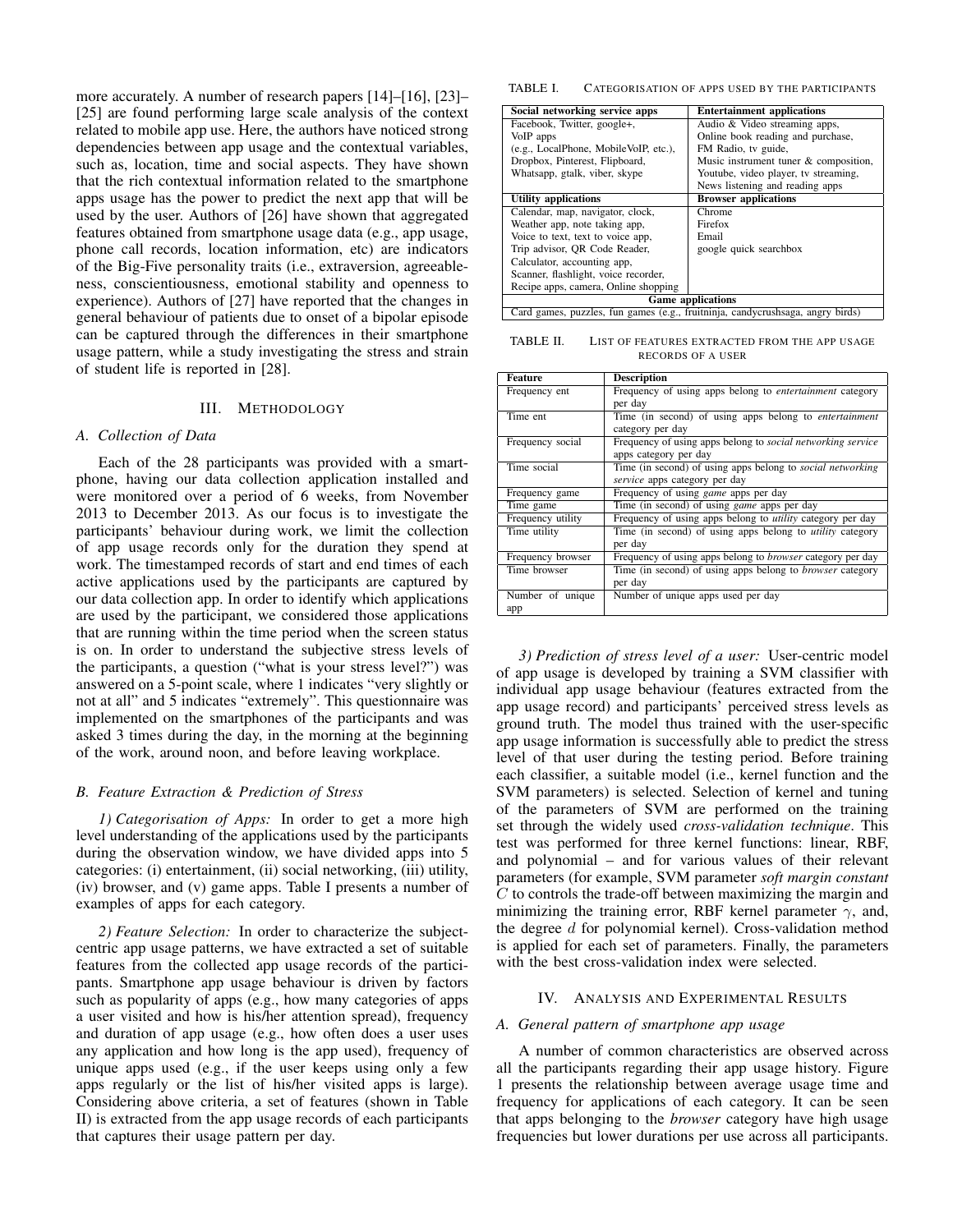Apps belong to *utility* category are also used frequently and for a longer duration. This is something that is expected in a working environment where use of apps such as email, calendar, browser, is common. Interestingly, in case of games apps, the average duration is high, however they are used few times only. This may be due to the nature of games, where once the users begin a game they typically stay engaged for longer duration, in comparison to say calendar, browser or email apps. In the context of perceived stress at work, the relationship



Fig. 1. Average number of times apps of specific categories are used vs duration per use

between the app usage patterns and perceived stress also varies for different participants. For instance, Figure 2 shows the diversity of using apps belonging to *browser* category and stress level of two randomly chosen participants.



Fig. 2. Usage pattern of apps belonging to *Browser* category and stress level  $(1-5)$  per day for two randomly chosen participants [stress level,  $0 =$  no data available]

## *B. Generic model for stress level prediction*

Considering the common characteristics of app usage observed for majority of the participants, first we have focused on developing a generic group behaviour model to predict the stress level. To this end, a combined dataset is prepared by integrating the features extracted from the app usage records for all the participants. The model is developed by training a SVM classifier with a subset of this dataset defined as *training* data, while the remaining subset is used for testing. Here, k-fold (k=10) is used, which indicates that each subset is tested (validated) using the model trained on the remaining  $(k - 1)$  subsets with the right choice of kernel function and

TABLE III. ACCURACY, PRECISION, AND RECALL FOR ALL THE PARTICIPANTS

| User ID | Model Selection Accuracy | Accuracy     | Precision | Recall   |
|---------|--------------------------|--------------|-----------|----------|
|         | (Cross-Validation)       | (Validation) |           |          |
| 84616   | 74.194%                  | 60%          | 72.727%   | 88.889%  |
| 94433   | 81.481%                  | 66.67%       | 85.714%   | 60.000%  |
| 88187   | 77.273%                  | 57.14%       | 72.727%   | 80.000%  |
| 89532   | 86.957%                  | 57%          | 88.889%   | 80.000%  |
| 94441   | 96.552%                  | $80\%$       | 100.000%  | 92.308%  |
| 95646   | 91.304%                  | 80%          | 84.615%   | 85.714%  |
| 14446   | 83.871%                  | 60%          | 84.615%   | 78.571%  |
| 96479   | 69.231%                  | 50%          | 58.333%   | 70.000%  |
| 94516   | 75.000%                  | 58%          | 69.565%   | 100.000% |
| 94813   | 99.000%                  | 90%          | 98.000%   | 96.000%  |
| 94615   | 93.750%                  | 80%          | 50.000%   | 100.000% |
| 95414   | 94.444%                  | 91%          | 100.000%  | 50.000%  |
| 95596   | 95.000%                  | 88%          | 91.435%   | 93.000%  |
| 95448   | 75.758%                  | 70%          | 53.333%   | 88.889%  |
| 87676   | 88.000%                  | 87.50%       | 88.374%   | 74.000%  |
| 93401   | 96.154%                  | 75%          | 100.000%  | 83.333%  |
| 95216   | 94.737%                  | 83.33%       | 100.000%  | 50.000%  |
| 87684   | 98.000%                  | 95%          | 96.000%   | 92.000%  |
| 94714   | 86.667%                  | 55%          | 100.000%  | 60.000%  |
| 89953   | 85.714%                  | 71.42%       | 100.000%  | 63.333%  |
| 96040   | 98.000%                  | 95%          | 95.000%   | 92.545%  |
| 95521   | 98.000%                  | 93%          | 96.000%   | 97.594%  |
| Average | 88.140%                  | 75%          | 85.697%   | 80.735%  |

SVM parameters. The  $k$  results are averaged to obtain a single index. In this context, the average accuracy obtained from the generic classifier is 54%. This result indicates the limitations of using group behaviour model in predicting stress level of the participants considering their app usage history.

# *C. User-centric model for stress level prediction*

Considering the diversity of individual in the context of app usage, we have focused on developing user-centric model to find the correlation between app usage and perceived stress level. Here, each model is trained with the individual app usage features and his/her perceived stress level. To this end, the app usage features of each user is divided into two sets: (i) training set consists of 70% data, and (ii) test set containing the remaining 30% data. User specific models are selected by using k-fold cross-validation technique on the training sets. The validation of models is performed on the test sets. Table III shows the stress prediction accuracy obtained through the 10-fold cross-validation during model selection process from 22 models that correspond to 22 active participants (out of 28 participants that took part in the study). While the highest accuracy is 99% and lowest accuracy is 69.2%, the table shows that an average accuracy is 88.1%. The third column of the Table III shows the stress prediction accuracy obtained from the user specific models during the validation process. While the highest accuracy is 95% and lowest accuracy is 50%, the table shows that an average accuracy is 75%.

#### V. CONCLUSION

The results presented in this paper have shown that patterns of smartphone app usage are highly correlated with the selfreported stress level of the users and consequently can be used to predict stress levels within the workplace context. While there is some variation across participants, on average the results we have achieved can be used as solid indicators of individual and organisation-wide stress level, without requiring any intervention from the users. Furthermore, monitoring and